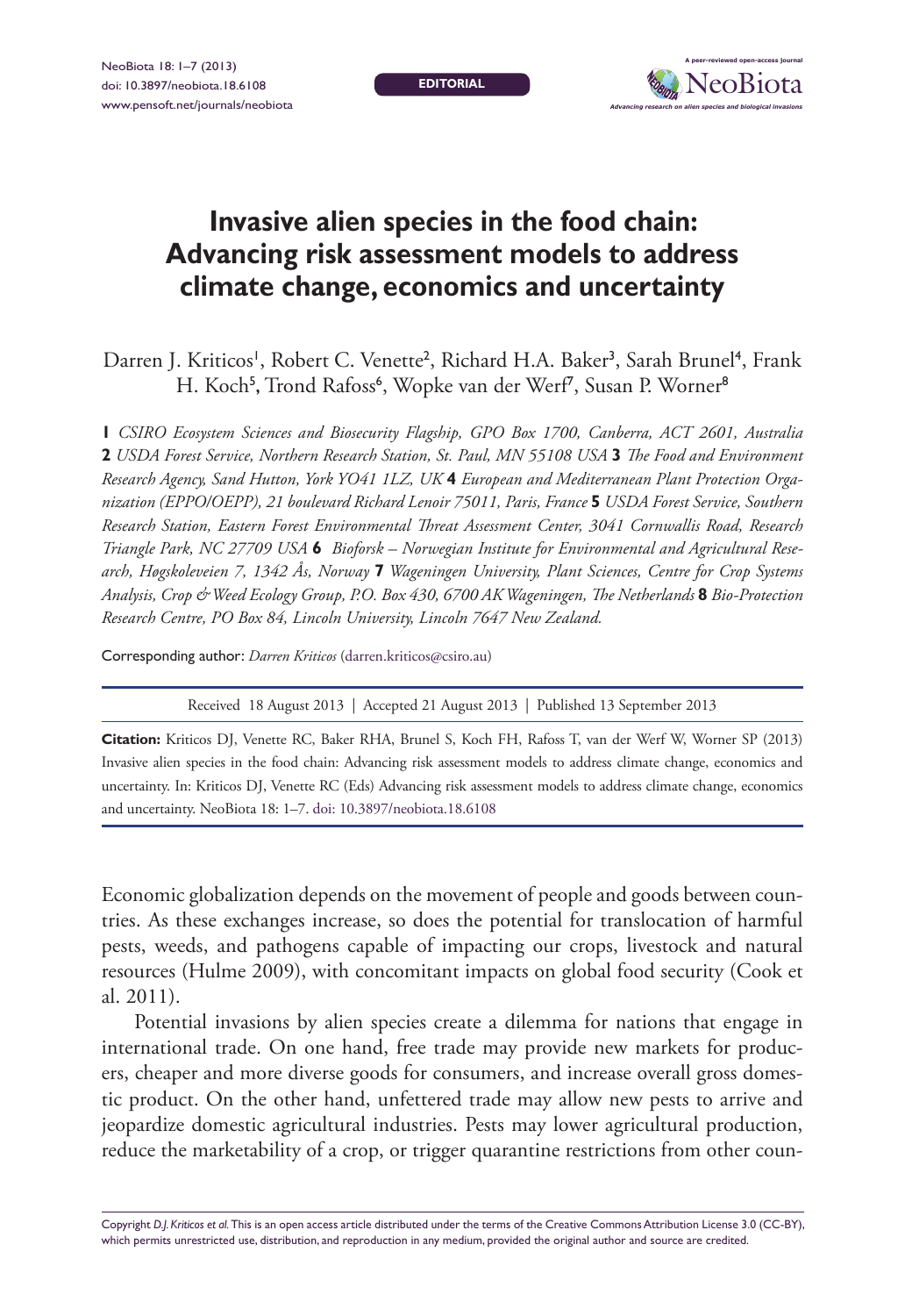tries to prevent the continued spread of the pest. The challenge, then, is to identify the risks associated with particular organisms, commodities, or pathways and mitigate those risks to desirable levels. Pest risk assessment, the process by which scientific evidence is used to assess the likelihood that a pest might invade and the extent of harm should the invasion be successful, is commonly applied to decide whether to engage in agricultural trade with another nation and whether phytosanitary precautions might be required in order to manage the risks (Magarey et al. 2009, Schrader et al. 2010). When conducted properly, risk assessments can avert economic losses and preserve economic activity (Keller et al. 2007).

Pest risk maps illustrate where invasive alien arthropods, molluscs, pathogens, and weeds might become established, spread, and cause harm to natural and agricultural resources within a pest risk area. Such maps can be powerful tools to assist policymakers in matters of international trade, domestic quarantines, biosecurity surveillance, or pest-incursion responses. The International Pest Risk Mapping Workgroup (IPRMW) is a group of ecologists, economists, modellers, and practising risk analysts who are committed to improving the methods used to estimate risks posed by invasive alien species to agricultural and natural resources. The group also strives to improve communication about pest risks to biosecurity, production, and natural-resource-sector stakeholders so that risks can be better managed. The IPRMW previously identified ten activities to improve pest risk assessment procedures, among these were: "improve representations of uncertainty, … expand communications with decision-makers on the interpretation and use of risk maps, … increase international collaboration, … incorporate climate change, … [and] study how human and biological dimensions interact" (Venette et al. 2010).

The IPRMW met in Tromsø, Norway from 23–26 July, 2012 to address the specific challenges of incorporating climate change into long-term risk projections for invasive alien species, estimating the economic effects of species invasions, and incorporating uncertainty in risk models. A special symposium focused on the interface between pest risk science and policy. The meeting was attended by 30 ecologists, economists, risk analysts and policy advisors from Australia, New Zealand, Canada, the United Kingdom, Finland, Norway, the Netherlands, Hungary, France, Italy, and the United States. The conference succeeded in stimulating new ideas about how to incorporate climate change, invasion dynamics, economics, and uncertainty into pest risk models and maps for invasive alien species, and how to communicate these improved results to biosecurity policy advisors. This special issue of NeoBiota documents the proceedings of the meeting, and this overview summarizes major findings.

*Pest risk science and policy*. Effective management of biosecurity risks requires close interactions between pest risk assessors and risk managers. Risk assessors evaluate the probability and magnitude of harm from new species incursions and may evaluate options to mitigate those risks. Risk managers within national biosecurity agencies and regional plant protection organizations may draw upon scientific and modelling inputs as they develop standards and implementation plans for phytosanitary measures and other biosecurity procedures. Pest risk assessment methods being developed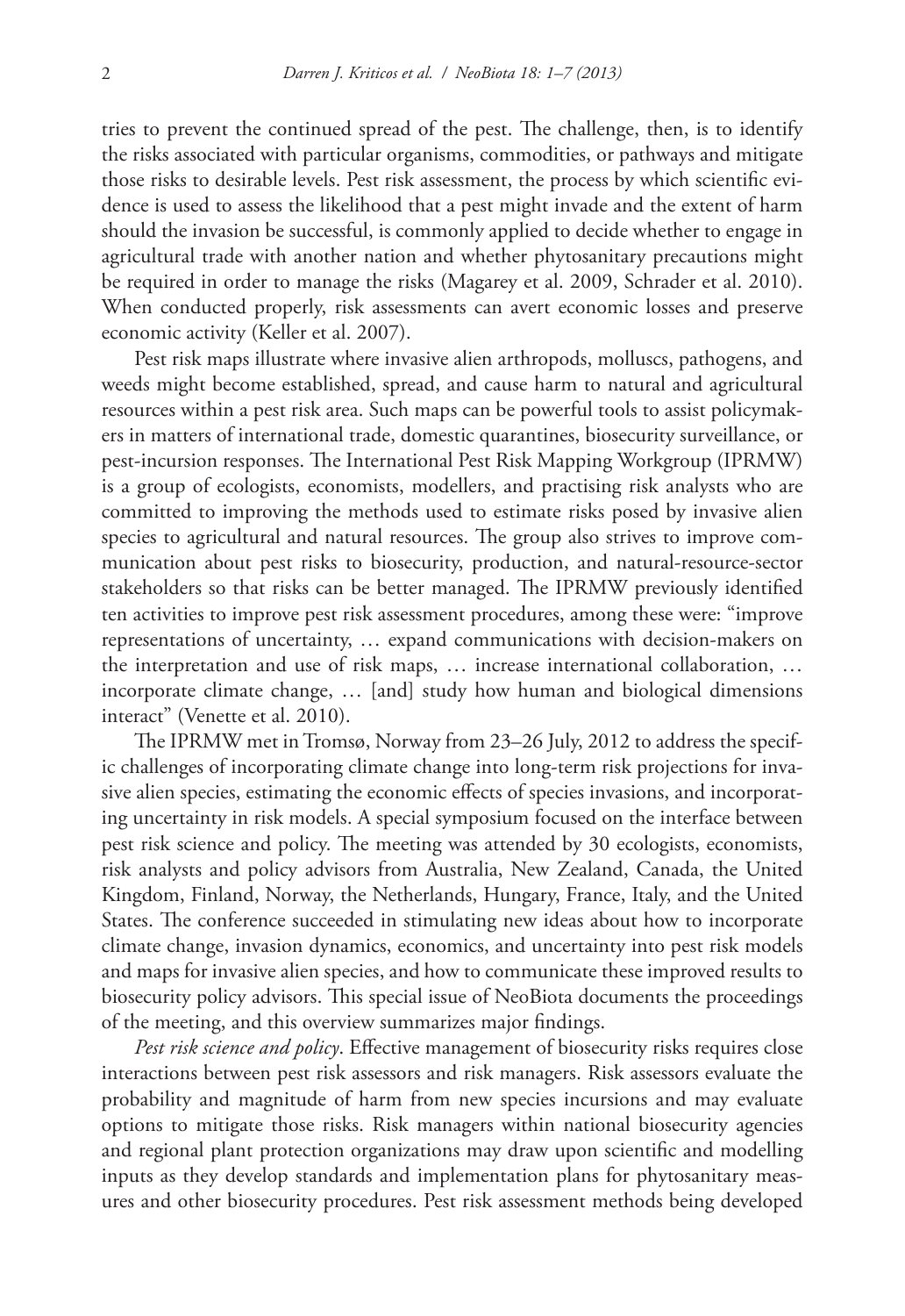or enhanced by this workgroup frequently underpin decisions about which species to survey and regulate. For example, the European and Mediterranean Plant Protection Organisation (EPPO) has adopted the risk assessment framework developed under the IPRMW-affiliated PRATIQUE project (Brunel et al. 2013). Economics offers policy analysis tools that estimate the likely impacts an invasive species might have on an economy under a range of policy scenarios. They can analyse these threats from a range of social, environmental and economic perspectives to help guide policymakers to assess what, if anything, should be done to mitigate or ameliorate these threats. Practical constraints (e.g., information quality and quantity) and procedural constraints (e.g., public comment periods) can affect risk assessors' choices about which methods to use to develop pest risk maps. The challenge for pest risk modellers is to try to balance rigor and timeliness in their work to obtain degrees of accuracy and precision that are acceptable to policy advisors and to help policy advisors understand the meaning of their work. For policy advisors, the challenge is to articulate clearly what information is needed to support time-critical decision-making.

*Pest risk and climate change*. Climate change is expected to affect the distribution and phenology of pests and crops. Some invasive alien species may pose threats to more poleward and higher-altitude regions as cold-related range limits are relaxed. For example, the citrus longhorn beetle, *Anoplophora chinensis* (Forster), is present in southern Europe (Caremi and Ciampitti 2006), but is only reported as transient under eradication in Denmark and the United Kingdom (EPPO 2013). It appears that *A. chinensis* could cause significant damage in parks, gardens, and forests in some coastal areas of northern Europe if it is able to overwinter there in the future. Models have identified other, currently-damaging species situations that may become less problematic as future heat-stress increases. For migratory pests such as aphids, climate change may alter the spatio-temporal synchronization of the pest and crop, affecting the extent of damage such pests may cause. Furthermore, elevated levels of atmospheric carbon dioxide are likely to stimulate plant growth in many crops, perhaps offsetting some damage from invasive alien species. Studies are being conducted to quantify the rate at which natural selection drives adaptation to local conditions in an invading species (Morey et al. 2013). The outcomes of this work will provide a better understanding of the reliability of niche models for describing species' potential ranges in novel environments. The effects of projected climate changes on pest risk models are being investigated by applying global climate scenarios to species niche models (Venette 2013). Given significant uncertainties about climate change and subsequent biological responses, adaptive management methods, guided by models, seem prudent to address future risks from invasive alien species. An adaptive management method balances the desire to avoid unwarranted expenditure on preventing or ameliorating risks that may not arise, whilst identifying adaptive measures that may be necessary if evidence indicates that the risks are likely to emerge in the near future.

*Pest risk and economics*. Economic analysis tools such as benefit-cost analysis and break-even analysis are effective in condensing complex information into relatively simple metrics about the potential impacts from invasive alien species and the poten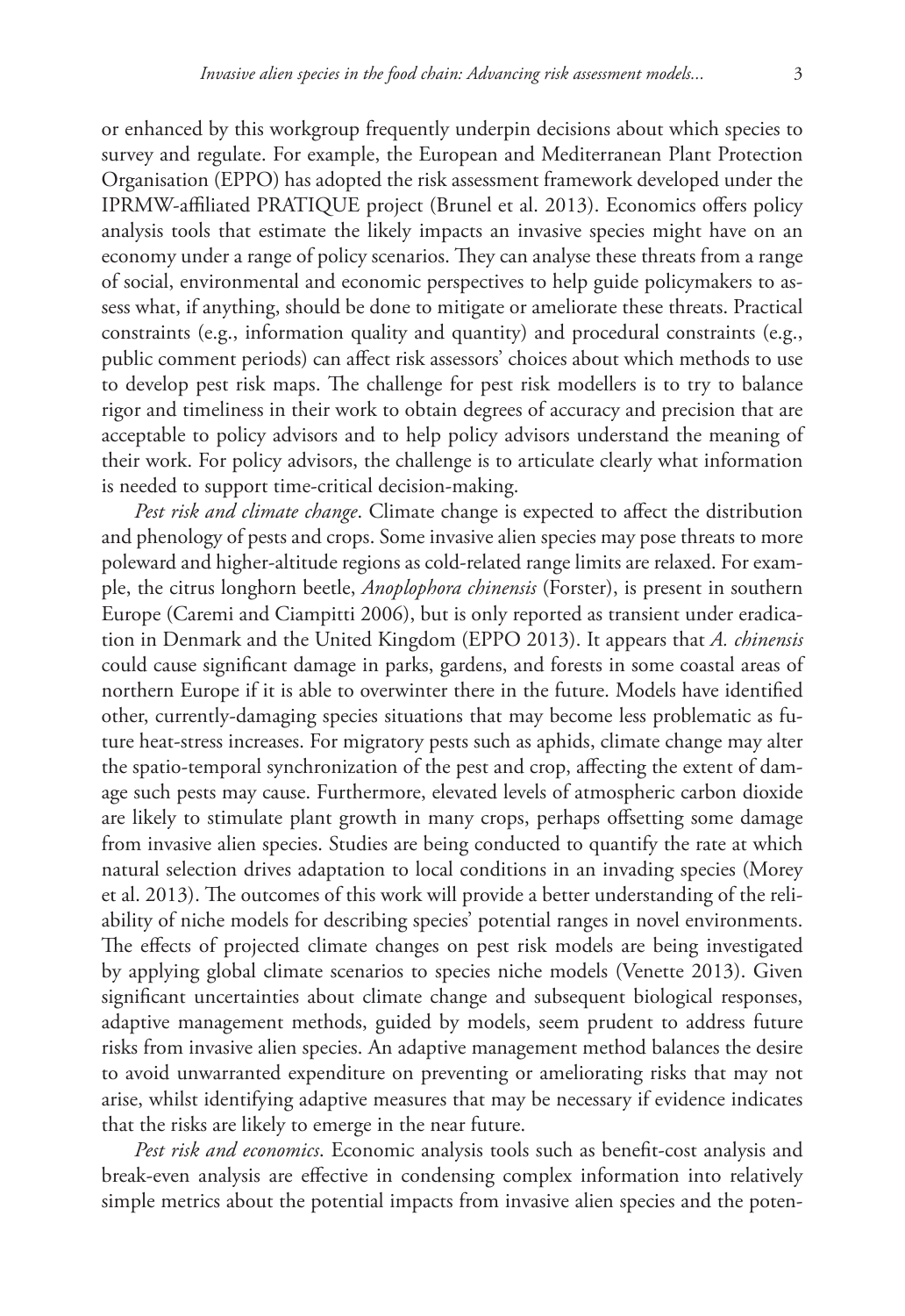tial benefits of preventative or ameliorative actions. These tools are particularly useful when the impacts of invasive species are limited to agricultural commodities because of the relative ease with which impacts can be quantified. Economic pest impact models are increasingly taking discounting effects into account by considering the rate of spread of pests. Whilst spread models can inform where invasive species might occur (at least in the short-term) (Robinet et al. 2012; Parry et al. 2013), their most important contribution to economics may be to simply estimate the rate of spread of pests through time. Methods that integrate simple pest spread and climate suitability models with crop productivity models have been developed to estimate economic aspects of pest risk in terms that are compatible with the International Standards for Phytosanitary Measures (Cook et al. 2013; Kriticos et al. 2013).

*Pest invasions, spread, and surveillance*. Biosecurity policies and procedures are frequently intended to prevent the introduction, or slow the spread, of invasive alien species. A significant gap remains between what we know and what we need to know about invasion pathways, especially those related to human activities. Probabilistic pathway models that link the arrival of invasive organisms to existing international and domestic trade flows and transportation corridors are being developed to estimate rates of pest arrivals at specific locations (Colunga-Garcia et al. 2013).

Risk-scoring methods exist to help prioritize species, often only requiring coarse characterizations of species traits. These methods are popular amongst biosecurity agencies, although doubts remain about their subjectivity and accuracy (Caley et al. 2008). A new method analyses the geographical distribution of species assemblages objectively to estimate the relative potential of new species to become established should they be introduced to an area of concern (Worner et al. 2013). New geospatial data standards allow synthesis of diverse geographical data to improve pest detections in the field (Rafoss et al. 2013). New statistical treatments of survey data evaluate biosecurity strategies more rigorously, particularly when detection surveys fail to find a targeted pest.

Even under the best of circumstances, pest risk maps are often challenging to develop and difficult to interpret correctly. Decision support systems are being developed to address these issues, ensuring that pest risk maps are fit for purpose and contribute fully to plant health biosecurity (Baker et al. 2012; Baker et al. 2013).

*Pest risk and uncertainty*. Uncertainty in risk estimates arises from a number of sources. If policymakers fail to consider uncertainty, they may make unwise decisions. Uncertainty can arise from a fundamental lack of knowledge of risk elements. This epistemic uncertainty can impact decisions such as which species to target during biosecurity surveillance, or whether it is better to apply resources to preventative measures at the expense of surveillance. Another source of uncertainty is inherent variation in risk components. New analytical methods are being developed to provide formal quantitative treatments of parametric uncertainty (Makowski 2013) and to address the perceived risk aversion of some biosecurity decision-makers (Yemshanov et al. 2013). Initial investigations suggest that the incorporation of a policy maker's risk perceptions adds credibility to pest risk maps, and narrows the set of geographical locations that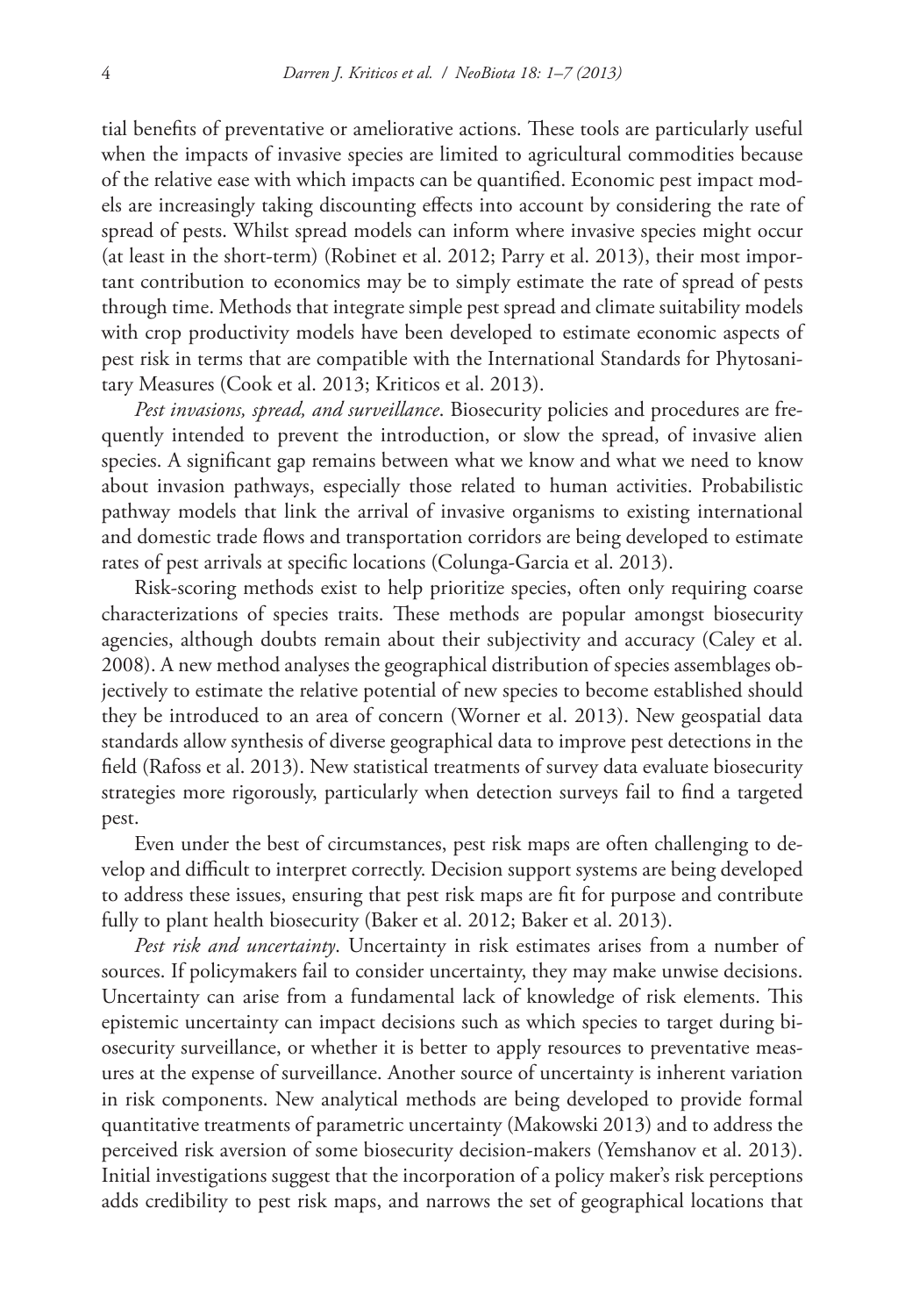would need to be targeted by costly inspections and public outreach activities. Methods for representing the uncertainty in spatial invasion models were demonstrated using a case study involving human-mediated dispersal of invasive forest pests in campertransported firewood (Koch et al. 2013). This analysis was then extended to include consideration of the relative risk-aversion of decision makers who rely on risk model outputs for guidance.

Since its first meeting in 2007, the IPRMW has made significant advances in pest risk modelling and mapping methods. The meeting in Tromsø continued this tradition, with significant advances in economic model integration, a new understanding of the irreducible uncertainties in climate change forecasts and the desirability of an adaptive management framework for dealing with these uncertainties, as well as new methods for dealing with other forms of uncertainty. Clearly, more work needs to be done in the area of risk communication and the improvement of niche modelling methods to produce timely and reliable models.

## **Acknowledgements**

We would like to thank the Co-operative Research Programme on Biological Resource Management for Sustainable Agricultural Systems (CRP) of the Organisation for Economic Co-operation and Development for sponsoring the sixth meeting of the International Pest Risk Mapping Workgroup. We especially thank Janet Schofield for her assistance in organizing the meeting, and OECD-CRP representatives Carl-Christian Schmidt, Gary Fitt, and Wayne Martindale for their participation in the meeting. We thank Bioforsk – the Norwegian Institute for Agricultural and Environmental Research – for hosting the conference and Øystein Ballari, Kari Munthe, Arne Hermansen and Erling Fløistad for their assistance with local arrangements. We thank Manuel Colunga-Garcia, David Cook, Martin Damus, Elizabeth Daugharty, Paul De Barro, Mark Ducey, Bob Douma, Dominic Eyre, Jaakko Heikkilä, Arne Hermansen, Tom Kalaris, Christer Magnuson, Amy Morey, Hazel Parry, Daniel de Rigo, Leif Sundheim, Karl Suiter, Mark Szalai and Denys Yemshanov for engaging presentations and thoughtful conversations during the conference. Lastly, we thank Roger Magarey for serving as an academic editor during the production of these proceedings.

## **References**

- Baker RHA, Benninga J, Bremmer J, Brunel S, Dupin M, Eyre D, Ilieva Z, Jarošík V, Kehlenbeck H, Kriticos DJ, Makowski D, Pergl J, Reynaud P, Robinet C, Soliman T, Van der Werf W, Worner SP (2012) A decision support scheme for mapping endangered areas in pest risk analysis. EPPO Bulletin 42: 65–73.
- Baker RHA, Eyre D, Brunel S (2013) Matching methods to produce maps for pest risk analysis to resources. In: Kriticos DJ, Venette RC (Eds) Advancing risk assessment models to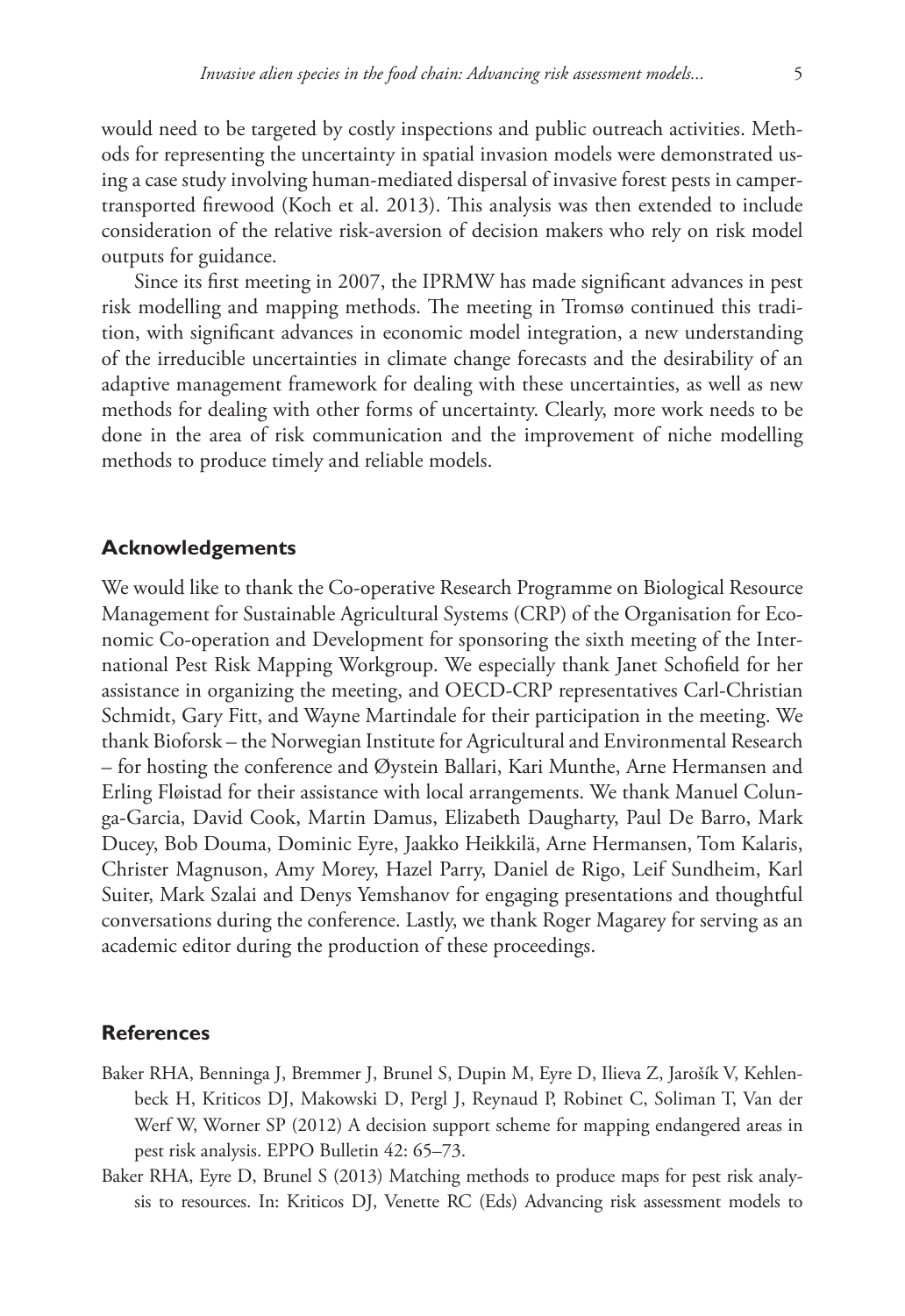address climate change, economics and uncertainty. NeoBiota 18: 25–40. [doi: 10.3897/](http://dx.doi.org/10.3897/neobiota.18.4056) [neobiota.18.4056](http://dx.doi.org/10.3897/neobiota.18.4056)

- Brunel S, Suffert M, Petter F, Baker R (2013) Interface between pest risk science and policy: the EPPO perspective. In: Kriticos DJ, Venette RC (Eds) Advancing risk assessment models of invasive alien species in the food chain. NeoBiota 18: 9–23. [doi: 10.3897/neobiota.18.4049](http://dx.doi.org/10.3897/neobiota.18.4049)
- Caley P, Groves RH, Barker R (2008) Estimating the invasion success of introduced plants. Diversity and Distributions 14: 196–203.
- Caremi G, Ciampitti M (2006) Il coleottero *Anoplophora chinensis* in Lombardia: diffusione e strategie di controllo. Atti Giornate Fitopatologiche I: 205–210.
- Colunga-Garcia M, Haack RA, Magarey RD, Borchert DM (2013) Understanding trade pathways to target biosecurity surveillance. In: Kriticos DJ, Venette RC (Eds) Advancing risk assessment models to address climate change, economics and uncertainty. NeoBiota 18: 103–118. [doi: 10.3897/neobiota.18.4019](http://dx.doi.org/10.3897/neobiota.18.4019)
- Cook DC, Fraser RW, Paini DR, Warden AC, Lonsdale WM, De Barro PJ (2011) Biosecurity and yield improvement technologies are strategic complements in the fight against food insecurity. PLoS One 6: e26084. [doi: 10.1371/journal.pone.0026084](http://dx.doi.org/10.1371/journal.pone.0026084)
- Cook DC, Liu S, Edwards J, Villalta ON, Aurambout J-P, Kriticos DJ, Drenth A, De Barro PJ (2013) An assessment of the benefits of yellow Sigatoka (*Mycosphaerella musicola*) control in the Queensland Northern Banana Pest Quarantine Area. In: Kriticos DJ, Venette RC (Eds) Advancing risk assessment models to address climate change, economics and uncertainty. NeoBiota 18: 67–81. [doi: 10.3897/neobiota.18.3863](http://dx.doi.org/10.3897/neobiota.18.3863)
- EPPO (2013) PQR EPPO database on quarantine pests (available online). [www.eppo.int/](www.eppo.int/DATABASES/pqr/pqr.htm) [DATABASES/pqr/pqr.htm](www.eppo.int/DATABASES/pqr/pqr.htm)
- Hulme PE (2009) Trade, transport and trouble: managing invasive species pathways in an era of globalization. Journal of Applied Ecology 46: 10–18. [doi: 10.1111/j.1365-](http://dx.doi.org/10.1111/j.1365-2664.2008.01600.x) [2664.2008.01600.x](http://dx.doi.org/10.1111/j.1365-2664.2008.01600.x)
- Keller RP, Lodge DM, Finnoff DC (2007) Risk assessment for invasive species produces net bioeconomic benefits. Proceedings of the National Academy of Sciences of the United States of America 104: 203–207. [doi: 10.1073/pnas.0605787104](http://dx.doi.org/10.1073/pnas.0605787104)
- Koch FH, Yemshanov D, Haack RA (2013) Representing uncertainty in a spatial invasion model that incorporates human-mediated dispersal. In: Kriticos DJ, Venette RC (Eds) Advancing risk assessment models to address climate change, economics and uncertainty. NeoBiota 18: 173–191. [doi: 10.3897/neobiota.18.4016](http://dx.doi.org/10.3897/neobiota.18.4016)
- Kriticos DJ, Leriche A, Palmer D, Cook DC, Brockerhoff EG, Stephens AEA, Watt MS (2013) Linking climate suitability, spread rates and host-impact when estimating the potential costs of invasive pests. PLoS One 8: e54861. [doi: 10.1371/journal.pone.0054861](http://dx.doi.org/10.1371/journal.pone.0054861)
- Magarey RD, Colunga-Garcia M, Fieselmann DA (2009) Plant biosecurity in the United States: Roles, responsibilities, and information needs. Bioscience 59: 875–884.
- Makowski D (2013) Uncertainty and sensitivity analysis in quantitative pest risk assessments; practical rules for risk assessors. In: Kriticos DJ, Venette RC (Eds) Advancing risk assessment models to address climate change, economics and uncertainty. NeoBiota 18: 157–171. [doi:](http://dx.doi.org/10.3897/neobiota.18.3993) [10.3897/neobiota.18.3993](http://dx.doi.org/10.3897/neobiota.18.3993)